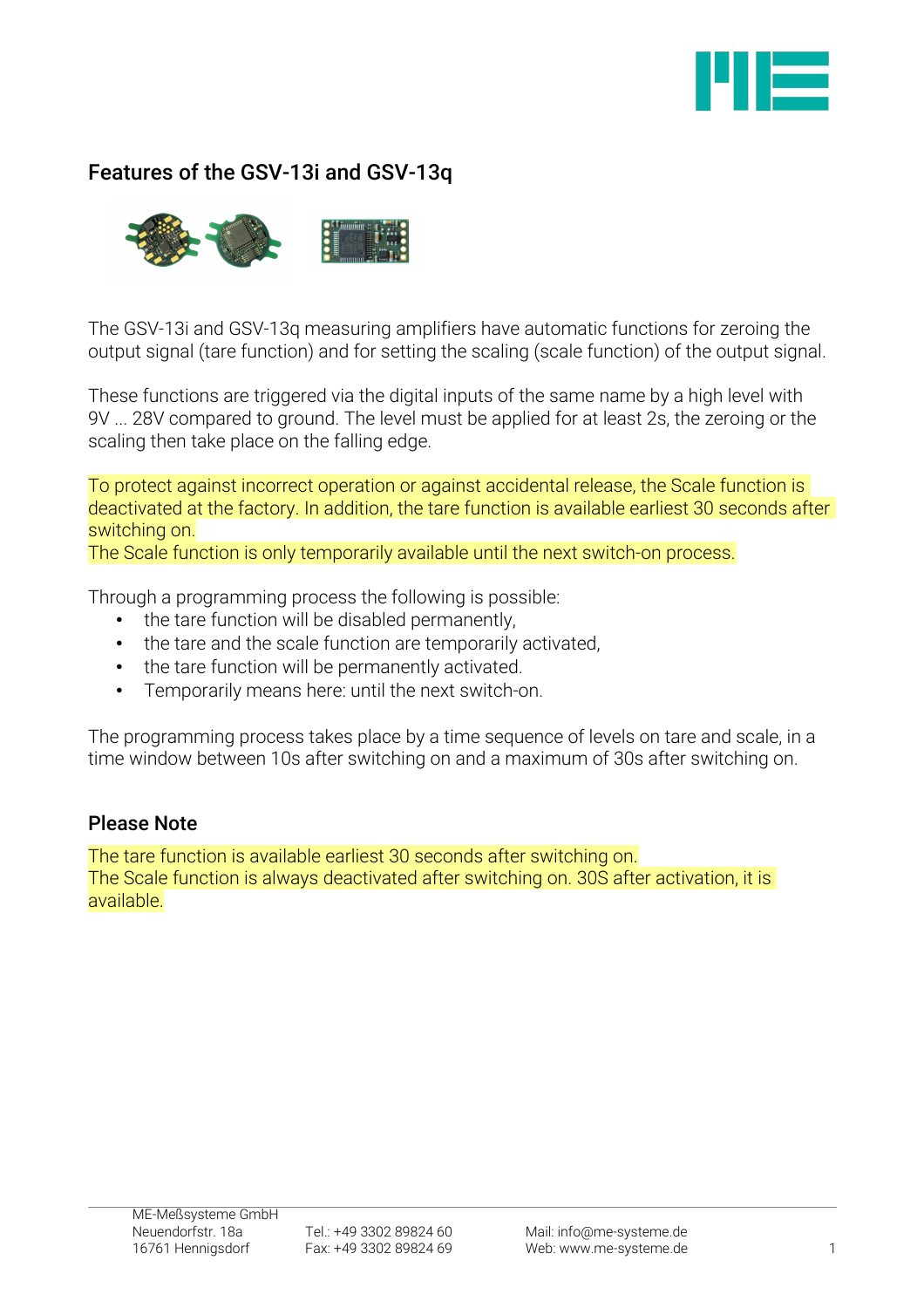

## Tare function

A high level on the tare input sets the analog output to zero (0% of the output signal, for example to 0V or 4mA or 12mA or 5V or 2.5V, depending on the model variant of the GSV-13)

The tare function is available earliest 30 seconds after switching on. Requirement: It has not been deactivated.



Tara function



### Scale function

A high level on the scale input sets the analog output to 100% of the output, e.g. on 10V or 20mA. The amplification of the measuring amplifier must be at least 0.05 mV / V.



*Figure 2: Triggering the Scale function: At the earliest 30 seconds after activation.*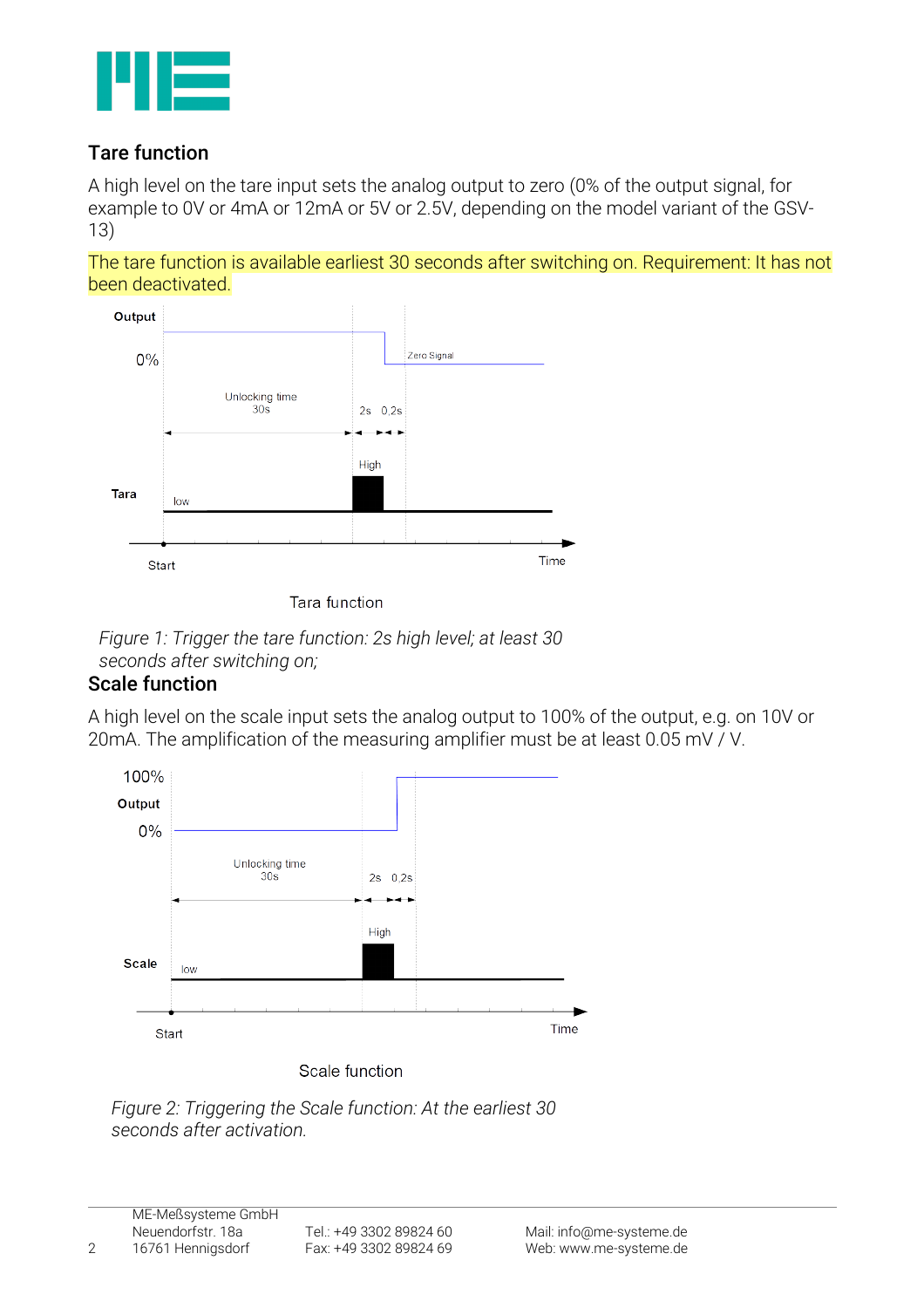

## Unlock the functions

The Scale function is always deactivated after switching on. It must be unlocked. The same behavior can also be configured for the tare function (see Deactivate tare function).

In a time window between 10s and 30s after power up, the pattern shown must be generated at the Tara and Scale inputs.



<span id="page-2-0"></span>*Figure 3: Unlock the functions*

# Deactivate the tare function

If necessary, the tare function can be deactivated. It can then be temporarily unlocked together with the Scale function( [Figure 3: Unlock the functions\)](#page-2-0)



*Figure 4: Deactivation of tara function*